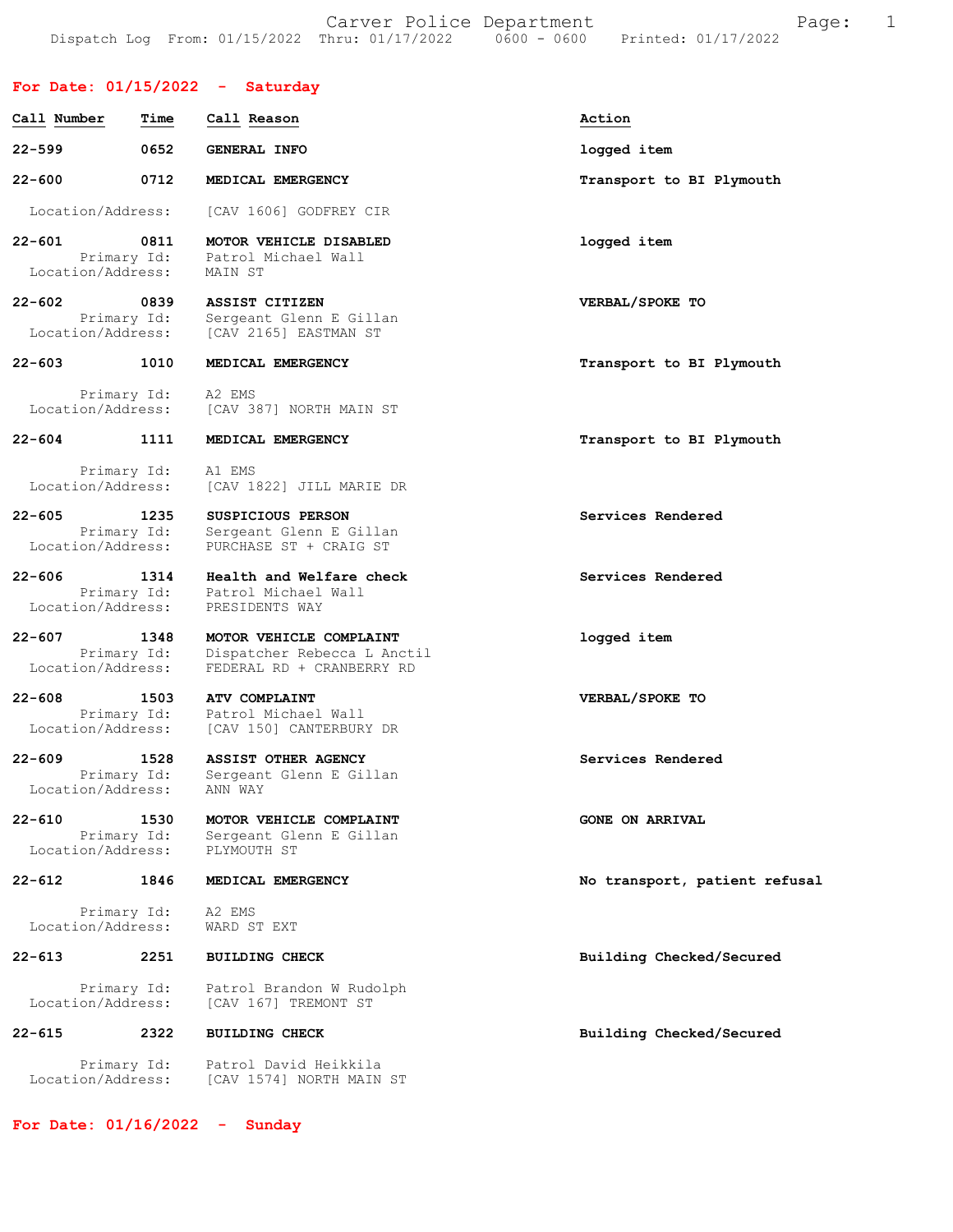Carver Police Department Fage: 2 Dispatch Log From: 01/15/2022 Thru: 01/17/2022 0600 - 0600 Printed: 01/17/2022

22-617 0049 911 Check Confirmed Accidental Primary Id: Patrol Derrick E Ostiguy Location/Address: SNAPPIT RD 22-618 0133 BUILDING CHECK Neighborhood checked Primary Id: Sergeant Glenn E Gillan<br>ion/Address: SAVERY LN Location/Address: 22-619 0134 BUILDING CHECK Plaza checked Primary Id: Sergeant Glenn E Gillan<br>Location/Address: [CAV 378] SOUTH MAIN ST [CAV 378] SOUTH MAIN ST 22-620 0135 BUILDING CHECK Building Checked/Secured Primary Id: Patrol Derrick E Ostiguy Location: USA, BREW44, NOURIA, SHAWS, CVS 22-621 0213 BUILDING CHECK Building Checked/Secured Primary Id: Patrol Derrick E Ostiguy Location: CORNERSTONES, CUMBIES, TOMS, QUICKEEZ 22-622 0235 BUILDING CHECK Plaza checked Primary Id: Sergeant Glenn E Gillan<br>Location/Address: [CAV 1576] TREMONT ST [CAV 1576] TREMONT ST 22-623 0346 BUILDING CHECK Plaza checked Primary Id: Sergeant Glenn E Gillan Location/Address: [CAV 750] TREMONT ST 22-624 0402 BUILDING CHECK Neighborhood checked Primary Id: Sergeant Glenn E Gillan<br>Location/Address: [CAV 929] CRANBERRY RD [CAV 929] CRANBERRY RD 22-625 0416 BUILDING CHECK Plaza checked Primary Id: Sergeant Glenn E Gillan<br>Location/Address: [CAV 1977] SHOESTRING RI [CAV 1977] SHOESTRING RD 22-626 0422 BUILDING CHECK Neighborhood checked Primary Id: Sergeant Glenn E Gillan<br>Location/Address: [CAV 239] SOUTH MEADOW F [CAV 239] SOUTH MEADOW RD 22-627 0827 MEDICAL EMERGENCY **Transport to BI Plymouth** Primary Id: A2 EMS<br>ion/Address: VILLAGE WAY Location/Address: 22-628 0851 MOTOR VEHICLE COMPLAINT Taken/Referred to Other Agency Primary Id: Dispatcher Rebecca L Anctil Location/Address: [CAV 2081] PLYMOUTH ST 22-629 0856 MOTOR VEHICLE ACCIDENT Annual Matest(s) Made Primary Id: Patrol Brandon W Rudolph Location/Address: MAIN ST Refer To Accident: 22-629-AC Refer To Arrest: 22-629-AR

22-630 0921 PROPERTY DAMAGE VERBAL/SPOKE TO Primary Id: Patrol Brandon W Rudolph Location/Address: WENHAM RD

22-631 1120 Harassment VERBAL/SPOKE TO Primary Id: Dispatcher Rebecca L Anctil Location/Address: RANSOM ST